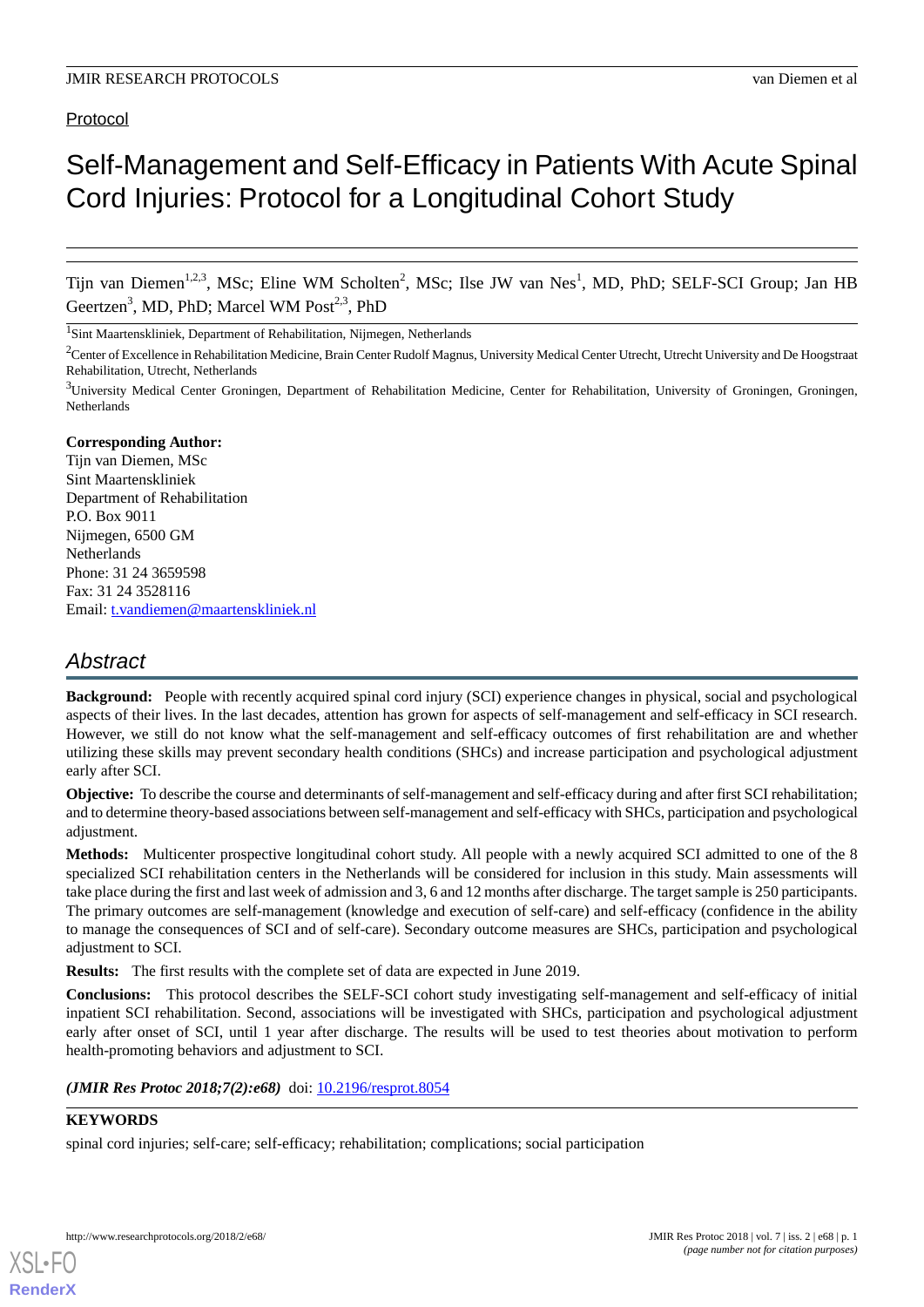## *Introduction*

#### **Overview**

The global incidence of spinal cord injury (SCI) is estimated between 40 and 80 new cases per million population per annum [[1\]](#page-7-0). In the Netherlands, between 400 and 500 people suffer SCI each year and the total number of persons living with SCI is estimated between 10.000 and 15.000 [[2,](#page-7-1)[3](#page-7-2)]. The primary loss of motor, sensory and autonomic function below the level of injury may lead to several secondary health conditions (SHCs) [[4](#page-7-3)[-7](#page-7-4)]. These primary and secondary consequences of SCI may affect the functional independence, participation and quality of life (QoL) of the person involved [[8-](#page-7-5)[10\]](#page-7-6).

SHCs are common in people with SCI in the Netherlands [[11\]](#page-7-7), and their participation and QoL fall behind those of people without SCI [\[12](#page-7-8)[,13](#page-7-9)]. One and 5 years after discharge from initial inpatient rehabilitation, many people with SCI reported urinary tract infections (57-59%), severe neuropathic pain (40-44%), pressure ulcers (29-46%), problematic spasticity (23-36%), and severe muscle or joint pain (22-35%) among other problems [[14\]](#page-7-10). On the long term  $(55 \text{ years post-injury})$ , people with SCI report an average of 8 SHCs in the previous year [[15\]](#page-7-11), their participation in employment is lower compared to society as a whole [[16\]](#page-7-12), and more than a third experience mild to severe chronic mental health problems [\[9\]](#page-7-13). These findings are similar to results of studies in other countries [\[17](#page-7-14)-[19\]](#page-8-0).

The high prevalence and the chronic nature of SHCs, can lead to the conclusion that SCI should be seen as a chronic condition, rather than an incidental trauma. This also focuses attention to the crucial role and responsibility persons with SCI themselves have regarding the lifelong maintenance of their health and participation in the society. During first rehabilitation of people with SCI, learning and practicing self-management skills should therefore be a main concern.

Self-management is defined as the individual's ability to manage the symptoms, treatment, physical and social consequences and lifestyle changes in accordance to a life with a chronic disease (Chronic Care Model) [[20\]](#page-8-1). To be able to apply self-management, persons with SCI must have knowledge of their physical condition and how to prevent complications or control them if they do occur  $[18,21]$  $[18,21]$  $[18,21]$ . The high prevalence of SHCs reported in the SCI literature, however, suggest that at least part of the people with SCI lack sufficient self-management skills or do not use them properly [[18](#page-8-2)[,22](#page-8-4)].

Another concept associated with high prevalence of SHCs, especially psychological SHCs, is self-efficacy [[23\]](#page-8-5). Self-efficacy is defined as the belief that one can successfully execute the behavior required to produce the desired outcomes [[24\]](#page-8-6). Negative associations are found between self-efficacy and depression and anxiety. The negative association between self-efficacy and the occurrence of physical SHCs of people with SCI is still unclear [\[23](#page-8-5)]. There is, to date, also limited information about the course of self-efficacy and self-management during and after the SCI rehabilitation. Nor do we know if self-management and self-efficacy may prevent SHCs from occurring.

http://www.researchprotocols.org/2018/2/e68/ JMIR Res Protoc 2018 | vol. 7 | iss. 2 | e68 | p. 2

The SELF-SCI study has been designed to investigate this gap. The aims of the SELF-SCI study are: 1) to describe the course of self-management and self-efficacy during and after the first year of clinical SCI-rehabilitation; 2) to examine determinants of self-management based on the theory of planned behavior (TPB); 3) to examine determinants of adjustment after SCI based on the SCI adjustment model (SCIAM).

#### **Theoretical Background**

To understand how people handle the consequences of their SCI, it is not only important to know the aspects involved in health-related behavior, but also the way people adjust to this situation. Therefore we will use two complementary models; the Theory of Planned Behavior (TPB) which has its focus on health-promoting behavior [\[25](#page-8-7)], and the SCI adjustment model (SCIAM) [\[26](#page-8-8)] which describes the way people adjust after SCI.

According to TPB, the intention of people to perform health-promoting behaviors depends on their attitude, subjective norms and perceived behavior control. The scheme of TPB is depicted in [Figure 1.](#page-2-0) Attitude is the individual's prospective evaluation of self-performance of a particular behavior [[25\]](#page-8-7). Subjective norm refers to the perceived social pressure to perform certain behavior [\[25](#page-8-7)]. Perceived behavioral control refers to an individual's belief in their ability to succeed in specific situations or accomplish a task, also called self-efficacy [[25,](#page-8-7)[27\]](#page-8-9).

The SCIAM [\(Figure 2\)](#page-2-1) [\[26](#page-8-8)] is based on the notion that adjustment to SCI is influenced by physical aspects, psychological resources and social factors. These aspects interact with each other and influence the person's appraisal of their situation. This will lead to certain ways of coping and levels of motivation. The result will be positive or negative adjustment. Adjustment has a psychological component, reflected in well-being or distress, and a social component, reflected in social engagement/participation.

The continuous process of appraisal and re-appraisal of the situation has a central role within SCIAM. First there is the perception of the current situation, the primary appraisal, then there is the secondary appraisal to what extent the person has sufficient resources to deal with this situation. These beliefs are influenced by the aforementioned physical, social and psychological factors. A variety of psychological resources have been associated with adjustment in the literature [\[12](#page-7-8),[28\]](#page-8-10). Resources with a high potential to predict adjustment and with a minimum of conceptual overlap are: self-efficacy, resilience, personality and meaning in life [[12\]](#page-7-8).

In studies on self-efficacy during and shortly after SCI rehabilitation, moderate relationships between self-efficacy with participation and psychological wellbeing were found [[23,](#page-8-5)[29](#page-8-11)[,30](#page-8-12)]. In the chronic stage, moderate to strong relationships between self-efficacy with adjustment variables (especially depression and anxiety) were found [\[23](#page-8-5),[31](#page-8-13)[,32](#page-8-14)]. Self-efficacy can be conceptualized and measured at different levels [[23\]](#page-8-5). General self-efficacy (GSE) refers to the self-beliefs of a person to cope with a variety of difficult commands in general [\[27](#page-8-9),[33\]](#page-8-15). Disability management self-efficacy (DMSE) is defined as the confidence that people have in their ability to manage the

 $XS$ -FO **[RenderX](http://www.renderx.com/)**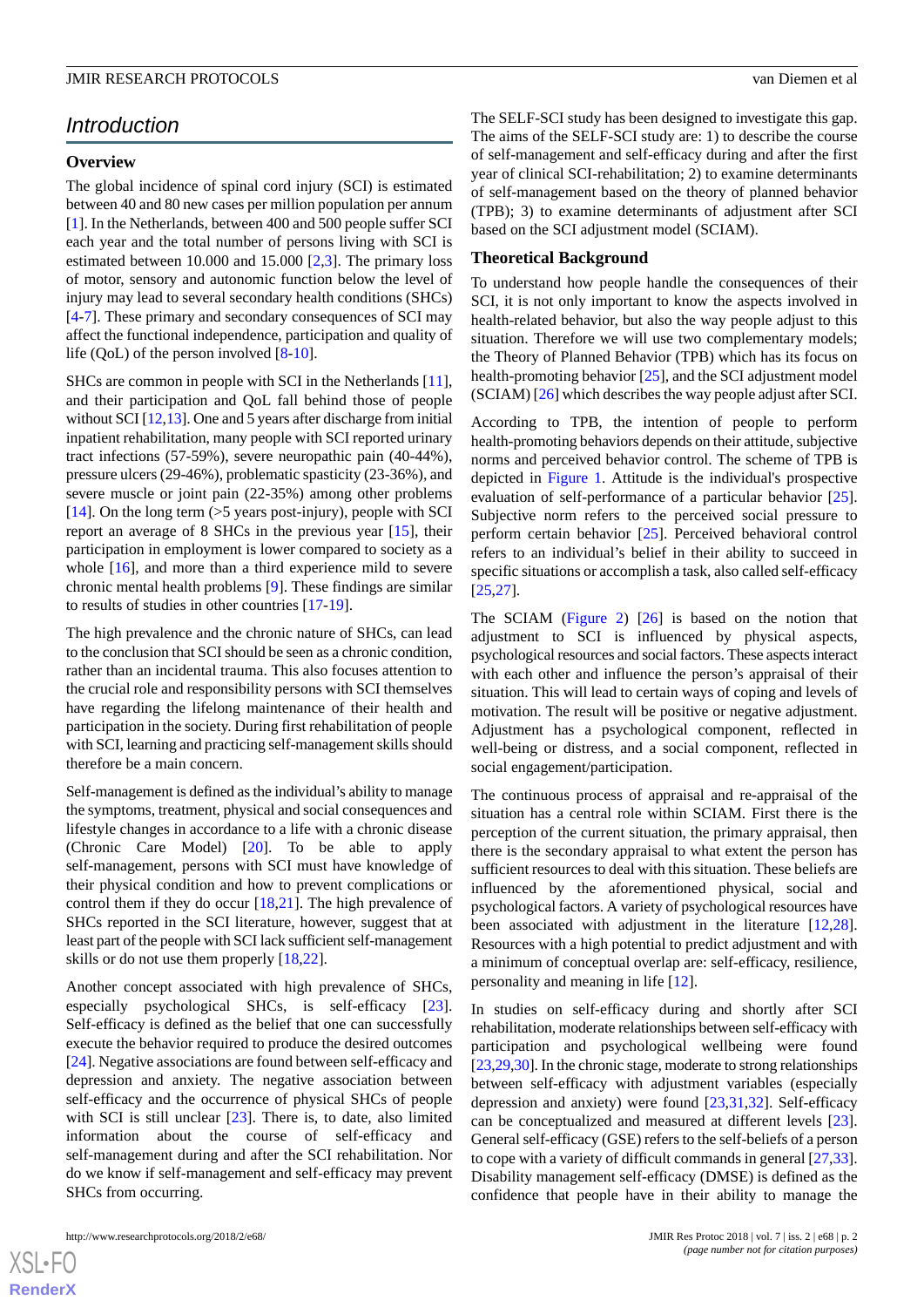consequences of their chronic condition [[34\]](#page-8-16). Finally, self-care self-efficacy (SCSE) refers to specific beliefs concerning the opportunities to perform appropriate self-care. The specific self-efficacy described within TPB is best categorized at the level of SCSE. The secondary appraisal process in SCIAM is self-efficacy at the level of DMSE. GSE, finally, is considered to be a trait variable that will not change much over time, and therefore is seen as one of the psychological resources as described in SCIAM. DMSE and SCSE are seen as state

variables that are more situation-specific and vary over time. From literature as well as from a theoretical point of view self-efficacy seems to play an important role in participation and psychological adjustment.

To investigate the role of both self-management and self-efficacy, TPB and SCIAM were used to design the current study. All the aspects described in both theoretical models were taken into account by measuring each aspect through one or more assessment tools.

<span id="page-2-0"></span>



<span id="page-2-1"></span>Figure 2. Scheme of spinal cord injury adjustment model.

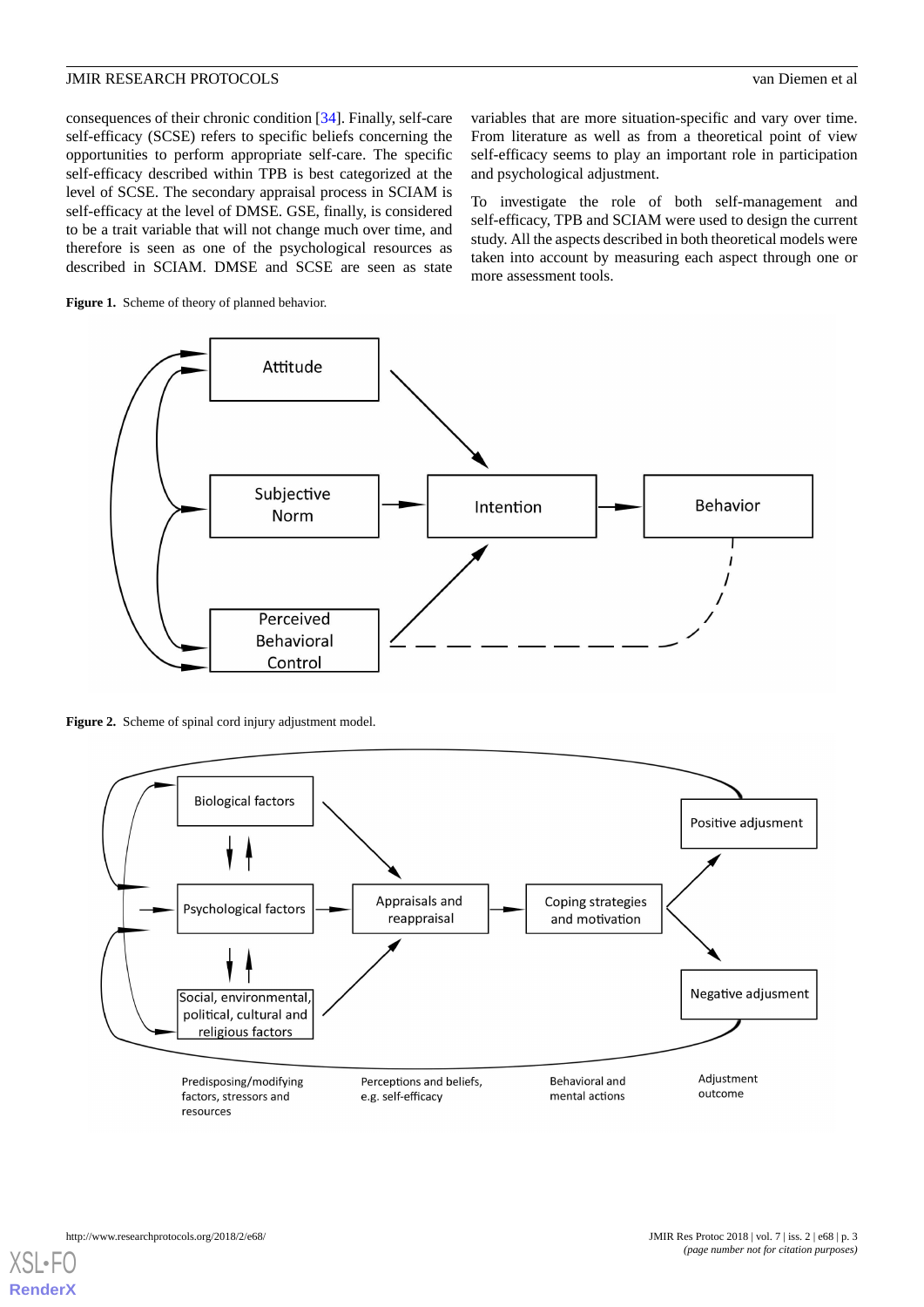# *Methods*

#### **Overview**

SELF-SCI is a multicenter prospective longitudinal cohort study during the first SCI inpatient rehabilitation until one year after discharge. To describe the course of self-management and self-efficacy, repeated measures of the main outcome variables are used. In this quantitative study all aspects described in the theoretical models (TPB and SCIAM) are investigated, to examine determinants of self-management and adjustment after SCI.

#### **Data Collection tools**

#### *First Aim*

The main outcome variables of the first aim of this study are self-management and self-efficacy. Self-management is operationalized as knowledge and execution of self-care. Selfefficacy is measured at two levels; the level SCSE and of DMSE.

*Self-management* will be measured with a questionnaire concerning the knowledge and execution of self-care. The 13 questions about the knowledge of self-care can be answered on a 5-point scale ranging from certainly not true to certainly true. An example of a question is: "I know what to do when confronted with a pressure ulcer." The 14 questions about the execution of self-care can be answered on a 4-point scale ranging from never to always. An example of a question is: "I maintain my physical fitness as good as possible." This list was previously used among community-dwelling people with SCI, with a high internal consistency  $\alpha = 80$  [\[35](#page-8-17)]. Because knowledge and execution of self-care must be acquired during rehabilitation, this questionnaire is administered for the first time at discharge.

*Self-care self-efficacy* will be measured with the Managing Disease in General subscale of the Self-efficacy for Managing Chronic Disease Scale [[36\]](#page-8-18). This subscale consists of 5 items with a 0-10 numeric rating scale (NRS) which indicate to what degree participants have confidence in the asked behavior or judgment. The internal consistency is high  $\alpha = .87$  [[36\]](#page-8-18). Some questions have been adapted to get a better fit with the research question. An example of a question is: "How confident are you that you can do all the things necessary to manage your condition on a regular basis?"

*Disease management self-efficacy* will be measured with the short version of the University of Washington Self-efficacy Scale [\[34](#page-8-16)]. This 6-item version has a 5-point scale ranging from not at all confident to totally confident. This scale has been validated for people with SCI and multiple sclerosis [\[34](#page-8-16),[37\]](#page-8-19). The internal consistency of the short version is high  $(\alpha = .90)$ [[34\]](#page-8-16). At admission one question will be added concerning the confidence one has about the increase of DMSE during rehabilitation on a 0-10 numeric rating scale (NRS).

#### *Second Aim*

The main outcome variable of the second aim is self-management. Main determinants of self-management are SCSE, attitudes towards self-management and subjective norm.

http://www.researchprotocols.org/2018/2/e68/ JMIR Res Protoc 2018 | vol. 7 | iss. 2 | e68 | p. 4

*Attitude* to perform health behavior in SCI was, to our knowledge, not studied previously. A new scale was constructed, the Motivation for Health Care Scale. Based on the theoretical background of TPB a total of 6 questions were formulated, covering the subject of attitude to perform health behavior in people with SCI. On each question the participants can point out to what extent the given health behavior is important to them on a 0-10 NRS. An example of a question is: "Do you find it important to have an active role in preventing health problems?" Data of the current study will be used to investigate reliability and convergent validity of this scale.

*Subjective norm* is operationalized as experienced stimulation from the people close to the participant, with respect to self-care. While no such scale existed, a new scale was constructed for this purpose; the Stimulation to Perform Self-care List. On 6 questions with a 0-10 NRS, the participants can state to what extent they are stimulated to perform self-care and health-promoting behaviors by people in their social environment (eg, "My partner/family stimulate me to take good care for myself?").

#### *Third Aim*

The main outcome variable of the third aim is adjustment. Adjustment is operationalized as distress, illness cognitions, life satisfaction and participation. Demographic, physical -, social aspects and psychological resources are taken into account as determinants of adjustment.

*Distress* will be assessed using the Hospital Anxiety and Depression Scale [\[38](#page-8-20)]. This scale is a commonly used measure of distress and contains 14 statements equally divided in two scales; Depressive mood and Anxiety. Participants will be asked to indicate the extent to which they agree with each item, on a 4-point scale [[38](#page-8-20)[,39](#page-8-21)].

*Illness cognitions* will be assessed using an adapted version of the Illness Cognitions Questionnaire [[40,](#page-8-22)[41](#page-8-23)]. This instrument contains 18 statements divided into three subscales: Helplessness, which measures the aversive cognitive attributions attached to the SCI; Acceptance, which measures neutralizing connotations of the condition; and Disease benefits, which measures the positive meaning given to the SCI. Participants will be asked to indicate the extent to which they agree with each statement, ranging from 1 (not at all) to 4 (completely).

*Life Satisfaction* will be assessed using 2 Life Satisfaction questions [[42\]](#page-8-24): one question about the QoL at this moment with 6 answer categories (ranging from very unsatisfying to very satisfying), and the second question about the comparison of QoL now with the QoL before the SCI with 7 answer categories (ranging from much worse to much better) [[43\]](#page-9-0).

*Participation* will be measured using the Utrecht Scale for Evaluation of Rehabilitation-P, participation [[44](#page-9-1)[,45\]](#page-9-2). The scope of this 32-question scale is to investigate the frequency of participation in daily activities, experienced participation restrictions due to the SCI and satisfaction with participation. At T1 the questions will somewhat be changed to assess the activity level and the satisfaction with these activities before the SCI, as has been done before [[46\]](#page-9-3). One year after discharge the original scale will be used.

 $XSI - F($ **[RenderX](http://www.renderx.com/)**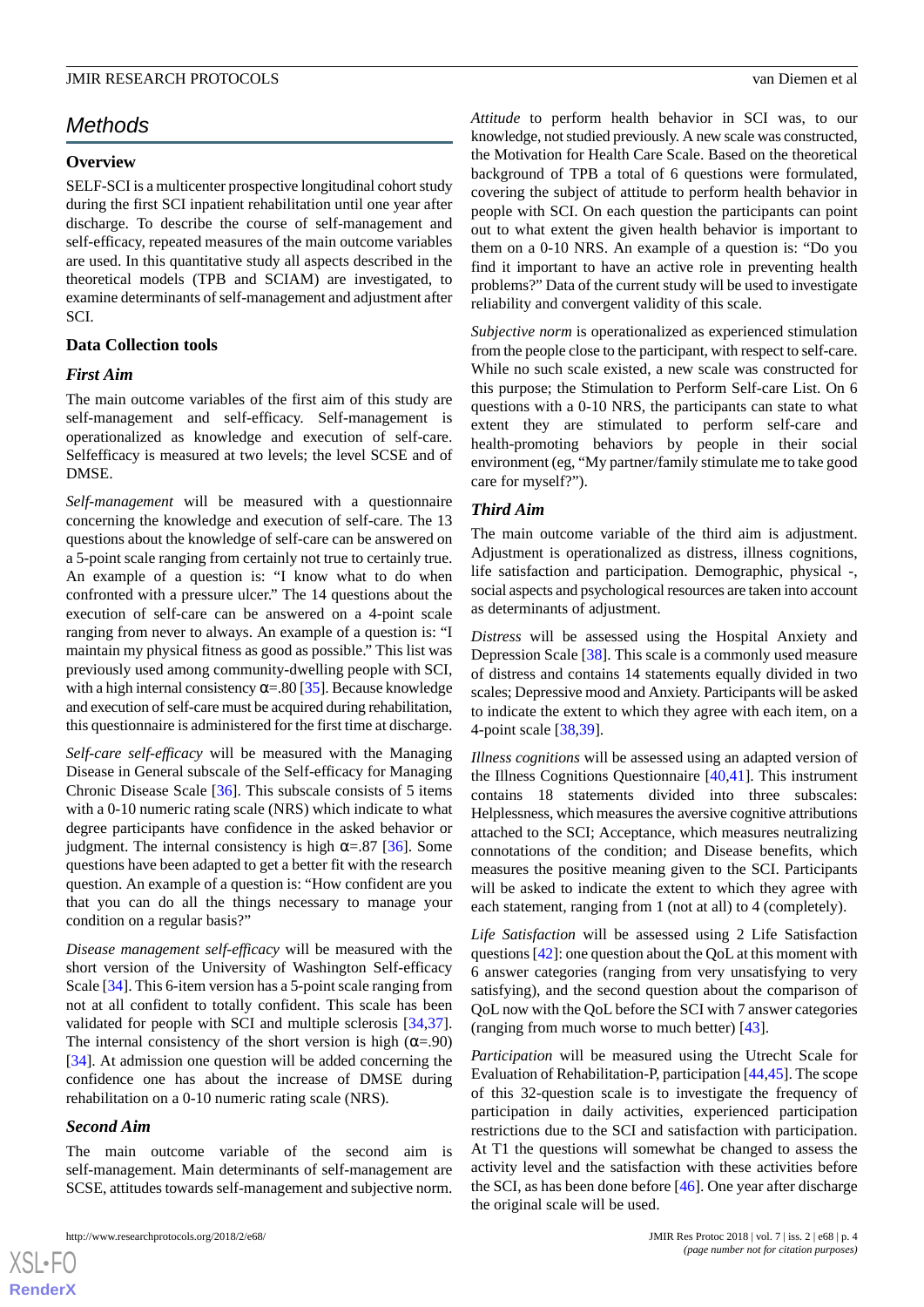*Participation* will further be assessed using two questions from the Craig Handicap Assessment and Reporting Technique [[47\]](#page-9-4). These two questions (how many hours a day one is out of bed and how many days per week one gets out of the house) are more often used for this purpose [\[48](#page-9-5)].

#### **Determinants of Adjustment**

*SCI characteristics* (time since injury; cause of the lesion: divided into traumatic and non-traumatic; level and severity of injury according to the International Standards for Neurological Classification of Spinal Cord Injury) [[49\]](#page-9-6) will be determined by a trained rehabilitation physician at admission and discharge.

*Functional independence* in self-care and mobility will be measured with the corresponding subscales of the Utrecht Scale for Evaluation of Rehabilitation [\[50](#page-9-7)]. This observation scale consists of 7 items for each subscale, that can be scored by a professional on a 5-point scale. Higher scores indicate higher independence.

*Experienced pain and fatigue* during the past week will be measured with a NRS ranging from 0-10.

*Medical consumption* will be measured with questions about the amount of visits to health professionals like physicians, physiotherapists, stay in a hospital and the amount of help from family and friends for the past three months. Other questions will be about the occurrence of medical complications: pressure ulcers, incontinence, urinary tract infections and weight gain or loss.

*Influence of SHCs* will be measured with the Spinal Cord Injury Secondary Conditions Scale [\[51](#page-9-8)]. From the original 16 items, 12 were selected, which can be influenced by the participant with health-promoting behaviors. The participants have to rate on a 4-point scale how much each health problem affected their activities and independence in the last three months [\[51](#page-9-8)].

The *appraisal of the current situation* will be measured with the Appraisal Life Events Scale [[52\]](#page-9-9). Using 16 adjectives, participants will respond how they appraised their life in the past 3 months on a 6-point scale. The Appraisal Life Events Scale is recently used in a study with community-dwelling people with SCI [\[32](#page-8-14)].

The *general self-efficacy* will be measured with the General Competence Scale, the ALCOS-12, the Dutch version of the General Efficacy Scale from Sherer [[33\]](#page-8-15). The ALCOS-12 consists of 12 questions with a 5-point scale, concerning the confidence to solve problems in general.

*Resilience* will be measured with the Brief Connor-Davidson Resilience Scale. This short version consists of 10 items with a 5-point scale [[53,](#page-9-10)[54](#page-9-11)].

*Personality* will be measured with the subscale neuroticism of the Eysenck Personality Questionnaire [[55\]](#page-9-12). This scale consists of 12 dichotomous questions. Neuroticism has a strong association with QoL according a systematic review [[12\]](#page-7-8).

*Meaning in life* will be measured with the short version of the Purpose in Life Scale [[56\]](#page-9-13). This scale consists of 4 of the original 20 questions that can be answered on a 7-point NRS.

*Coping* is operationalized in two different ways, previously be proven to be of influence on adjustment in people post-stroke [[57\]](#page-9-14), namely passive coping and proactive coping.

To measure the *passive coping,* the passive reaction pattern subscale of the Utrecht Coping List will be used [\[58](#page-9-15)]. This subscale consists of 7 questions with a 4-point scale.

The *proactive coping* style will be measured by the Utrecht Pro-active Coping Competence Scale short version [\[59](#page-9-16)]. This scale measures to what extent the participant is proficient to anticipate on difficult situations in the future on a 4-point scale. This short version, consisting of 7 of the original 21 items, is recently developed and had a high internal consistency ( $\alpha = .90$ ) and a very high intra class correlation  $(=.96)$  with the total list (Post in preparation).

*Social support* will be assessed by the Social Support List-12 [[60\]](#page-9-17). This short version consists of 12 items with a 4-point Likert scale. There are three sub-scales; everyday social support, support in problem situations and esteem support [\[60](#page-9-17),[61\]](#page-9-18).

The way participants are *empowered* during the rehabilitation phase will be measured with a selection of questions from the Patient Assessment of Chronic Illness Care [[62\]](#page-9-19). These 8 questions reflect the way in which the participants are involved in decision making during the rehabilitation phase. On a 5-point scale, participants can respond to what extent they were supported by the professionals, in making their own decisions and to perform self-care, during clinical rehabilitation [[62\]](#page-9-19).

*Demographic variables*including age, sex, living with a partner, and educational level will be assessed.

An overview of all measurement instruments is shown in [Table](#page-5-0) [1.](#page-5-0)

#### **Ethical Considerations**

The Medical Ethics Committee of the University Medical Centre Utrecht declared that this protocol does not need formal ethical approval under the Dutch law regulating medical research in human beings (reference number: 15-449/C). The Medical Ethics Committees of all participating rehabilitation centers approved this protocol. The study will be carried out according to the code of conducts formulated by Helsinki code. As part of this code all participants will give written informed consent before entering the study.

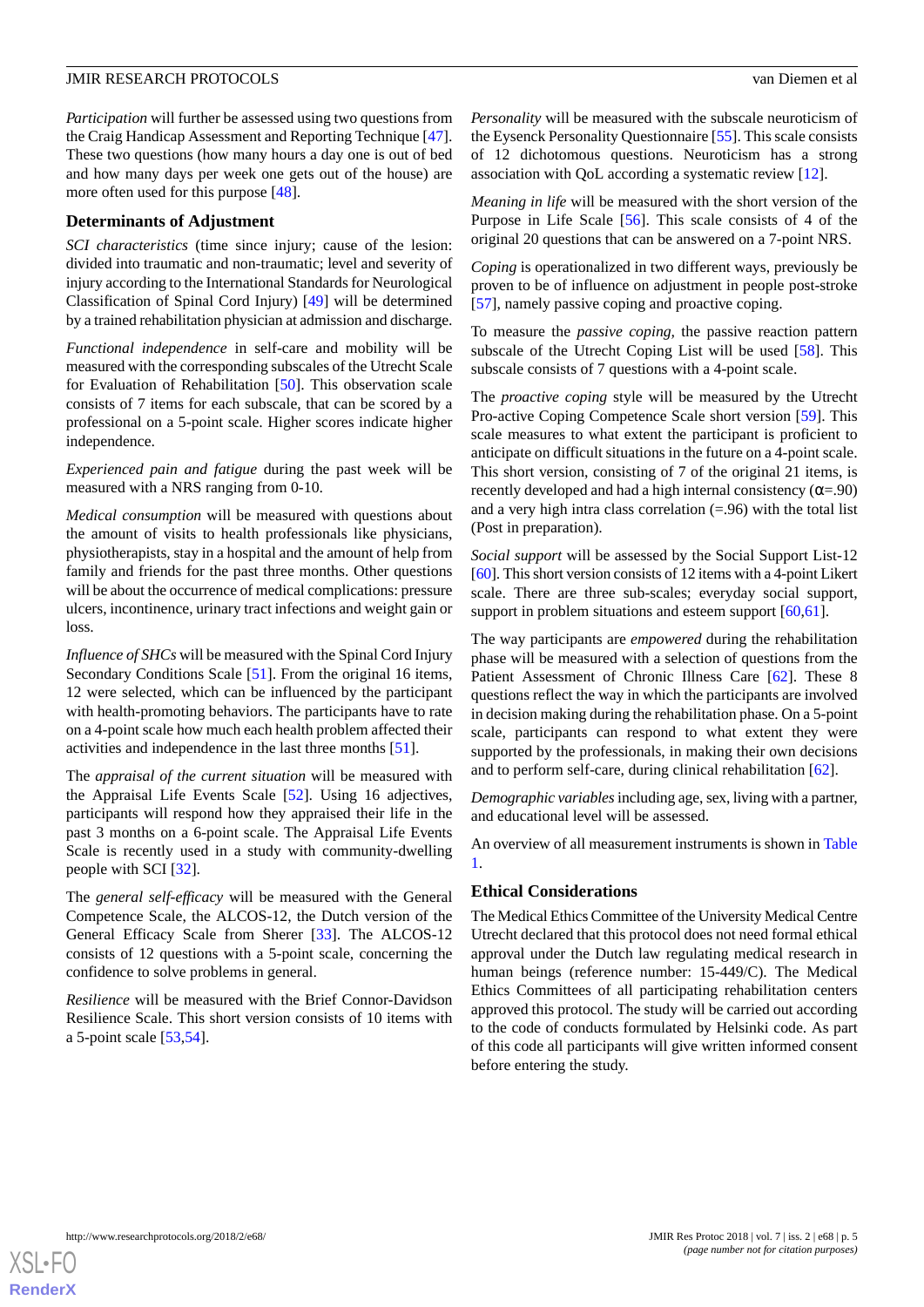<span id="page-5-0"></span>**Table 1.** Measurement instruments on the different test occasions.

| Outcome measures                                                  | Instrument                                                                                | T1 | T <sub>2</sub> -T <sub>4</sub> | T5 | T6 | T7 | T8 |
|-------------------------------------------------------------------|-------------------------------------------------------------------------------------------|----|--------------------------------|----|----|----|----|
| <b>Primary outcome measures</b>                                   |                                                                                           |    |                                |    |    |    |    |
| Self-management (first and second aim)                            | Knowledge and execution of self-care                                                      |    |                                | X  |    |    | X  |
| Self-care Self-efficacy (first aim)                               | Self-efficacy for Managing Chronic Disease Scale,<br>Managing disease in General subscale |    |                                | X  |    |    | X  |
| Disability management Self-efficacy (first aim)                   | University of Washington Self-Efficacy Scale-Short<br>Form                                | X  |                                | Χ  | Χ  | X  | X  |
| Distress (third aim)                                              | Hospital Anxiety and Depression Scale                                                     | X  |                                | X  |    |    | X  |
| Illness cognitions                                                | <b>Illness Cognitions Questionnaire</b>                                                   | X  |                                | X  |    |    | X  |
| Life satisfaction (third aim)                                     | Two Life Satisfaction questions                                                           | X  | X                              | X  | X  | X  | X  |
| Participation (third aim)                                         | Utrecht Scale for Evaluation of Rehabilitation, partici-<br>pation part                   | X  |                                |    |    |    | Χ  |
| Participation (third aim)                                         | Craig Handicap Assessment and Reporting Technique,<br>2 questions                         |    |                                |    | X  | X  | X  |
| <b>Determinants of second aim</b>                                 |                                                                                           |    |                                |    |    |    |    |
| Stimulation from environment                                      | Stimulation to Perform Self-Care List                                                     |    |                                | Χ  |    |    | X  |
| Motivation to prevent health problems                             | Motivation for Health Care List                                                           |    |                                | Χ  | X  | X  | X  |
| Determinants of third aim: Biological and functional determinants |                                                                                           |    |                                |    |    |    |    |
| <b>SCI</b> characteristics                                        |                                                                                           | X  |                                | X  |    |    |    |
| Functional independence                                           | Utrecht Scale for Evaluation of Rehabilitation                                            | X  |                                | X  |    |    |    |
| Experienced pain, fatigue and mood                                | Numeric Rating Scale                                                                      | X  | X                              | X  | Χ  | X  | X  |
| Medical consumption                                               | Questions about received help                                                             |    |                                | X  | Χ  | X  | X  |
| <b>Experienced</b> complications                                  | Spinal Cord Injury Secondary Conditions Scale                                             |    |                                | Χ  | X  | X  | X  |
| Determinants of third aim: Psychological determinants             |                                                                                           |    |                                |    |    |    |    |
| Appraisal                                                         | Appraisal Life Events Scale                                                               | X  |                                | X  |    |    | X  |
| General self-efficacy                                             | General Competence Scale (ALCOS-12)                                                       | X  |                                |    |    |    |    |
| Resilience                                                        | Brief Connor-Davidson Resilience Scale                                                    | X  |                                |    |    |    |    |
| Personality                                                       | Eysenck Personality Questionnaire, neuroticism subscale X                                 |    |                                |    |    |    |    |
| Meaning in life                                                   | Purpose in Life Scale (short version)                                                     | X  |                                |    |    |    |    |
| Passive coping                                                    | Utrecht Coping List, passive reaction patron subscale                                     | X  |                                |    |    |    |    |
| Active coping                                                     | Utrecht Pro-active Coping Competence Scale (short<br>version)                             | X  |                                |    |    |    |    |
| Determinants of third aim: Social determinants                    |                                                                                           |    |                                |    |    |    |    |
| Social support                                                    | Social Support List-12                                                                    | X  |                                |    |    |    |    |
| Demographic determinants                                          | Age, sex, level of education, marital status, and other                                   | X  |                                |    |    |    |    |

#### **Study Setting and Participants**

In the Netherlands 8 rehabilitation centers are specialized in SCI rehabilitation. All 8 centers participate in this study. In this protocol patients are eligible for this study if they have been admitted for inpatient rehabilitation with a clinically confirmed diagnosis of SCI, this is their first inpatient rehabilitation after the onset of the SCI, and this admission will last for at least 4 weeks. Furthermore the patient must be at least 18 years old and be able (with help if necessary due to hand function problems) to complete the self-report questionnaires. Patients with severe cognitive problems are excluded, as well as patients who have insufficient knowledge of the Dutch language to

understand and complete the questionnaires. Patients are also excluded from this study if they have a limited life expectancy, for example in case of cancer-related SCI. There are no restrictions regarding the severity of SCI or maximum age. Decision on in/exclusion is based on the clinical judgment by the rehabilitation physician and will be checked by the research assistant. If the participants are not able to complete the questionnaire because of hand function problems, help is offered by a research assistant.

All eligible patients will be informed about the study by their rehabilitation physician on the first day of admission into rehabilitation. One or two days later the research assistant will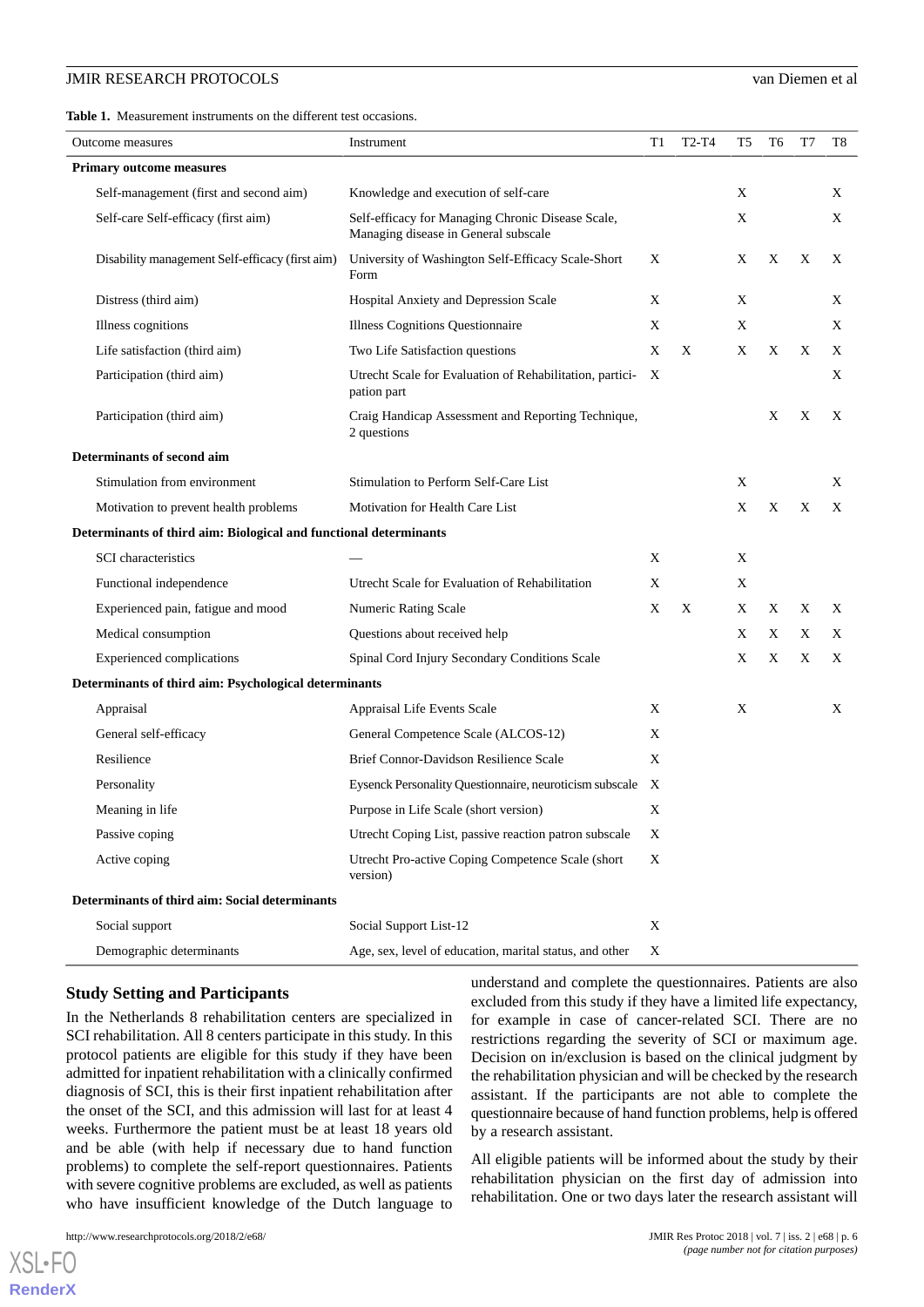inform the patient more extensively. After informed consent is given, the research assistant will provide the participant with the first comprehensive questionnaire (T1). Next, a short 5-item questionnaire will be administered after 4 (T2), 8 (T3) and 12 weeks (T4), if at that time the participant is still admitted for at least two weeks. In the last week of admission the second comprehensive questionnaire (T5) will be administered. Three (T6) and six months (T7) after discharge a brief questionnaire will be sent to the participants, and one year after discharge the final comprehensive questionnaire (T8) will follow. During inpatient rehabilitation, participants will complete paper/pencil versions of the questionnaires. After discharge, the participants can choose whether they want to complete the questionnaire on paper or online (NetQ package). Before the questionnaire is sent after discharge (T6 to T8), the participants will be contacted by phone, further two reminders will be send in case of no response. Participants will not be offered monetary or non-monetary compensation for their efforts.

A total of 250 participants will be recruited. This target number is chosen to allow regression models with 15 determinants with sufficient statistical power per determinant in the model. An estimated 350-400 people who fit the in- and exclusion criteria are admitted to one of these 8 specialized centers each year. Therefore, it seems feasible to include the desired 250 participants within the two-year inclusion period from January 2016 until December 2017.

#### **Data Analysis**

All data will be entered into SPSS statistical program for Windows (version 24). The manually entered data will be checked by a second person. The data from the online questionnaires will be exported and merged with the manually entered data. When all data is entered descriptive statistics will be performed. Outliers and scores out of range of the questionnaires will be double-checked. Next, multilevel analysis, with mixed methods approach, will be performed to estimate differences between the three major assessments (T1, T5 and T8) and between all 8 assessments with a limited number of variables. Next, latent class growth mixture modeling will be used to investigate if there are different trajectories of self-management and DMSE between admission and one year after discharge. Prediction of problems regarding self-management and DMSE on T8 will be analyzed using multivariate regression models. Also relationships between self-management, DMSE and SCSE on the one hand and SHCs, participation and psychological adjustment on the other will be analyzed using multivariate regression analyses and path analysis.

The first aim of this study is to describe the course of self-management and self-efficacy during the first SCI rehabilitation period until one year after discharge. All available data concerning the three main variables will be used. For the

second and third aim (examine the determinants of self-management and adjustment) the theory will be tested using a path analysis.

# *Discussion*

The SELF-SCI Cohort study investigates the changes in self-management and self-efficacy of people with a recently acquired SCI during the first initial rehabilitation until one year after discharge. Next, this study determines, based on theories about motivation to perform health-promoting behaviors and adjustment to SCI, to what extent self-management, DMSE and SCSE are predictors of SHCs, participation and psychological adjustment.

There are several reasons why this cohort study is innovative. First its focus on the changes in self-management, self-efficacy over time, from shortly after the occurrence of SCI until one year after inpatient rehabilitation. Traditionally, much research and rehabilitation care has focused on the physical and functional impact of SCI. Research on psychological impact of SCI is most often cross sectional and performed in community-dwelling people with SCI. In addition, this longitudinal study focuses on the post-acute phase until one year after SCI-rehabilitation. Second, this study will investigate the relationship between self-management and self-efficacy on the one hand and SHCs, participation and psychological adjustment on the other. With a growing amount of older people with SCI, these SHCs and reduced participation in society is of major interest for health workers and policy makers. Thirdly, this study is theory driven. The present study will extensively investigates the influence of motivation to perform health-promoting behaviors and adjustment to SCI on self-management and self-efficacy. All the variables within both theories will be taken into account, as much as possible, in order to be able to test these models for the SCI population [\[31](#page-8-13),[32\]](#page-8-14). And lastly, this is a nation-wide study including all 8 rehabilitation centers with a SCI specialization in the Netherlands. This means that a broad range of people, who are recently confronted with SCI, including people with traumatic and non-traumatic SCI and irrespective of age and severity of SCI, will be included in this study.

A limitation of this study could be the fact that the outcomes are only measured with self-assessment questionnaires. However, we do not consider this as a problem, because especially DMSE and SCSE are subjective concepts which we will measure with a validated scale.

In conclusion, the information which will be gathered in the present study, especially about the influence of self-management and DMSE on SHCs and participation, will be used to establish better rehabilitation care and to develop new interventions for SCI patients. This should allow people with SCI to make optimal use of their capacity to deal with their new situation.

#### **Acknowledgments**

[XSL](http://www.w3.org/Style/XSL)•FO **[RenderX](http://www.renderx.com/)**

The SELF-SCI study is funded by the Dutch Rehabilitation foundation (Revalidatiefonds), grant number 2014039. The funder had no role in designing the study, nor will it have on data collection or during the analysis of the data.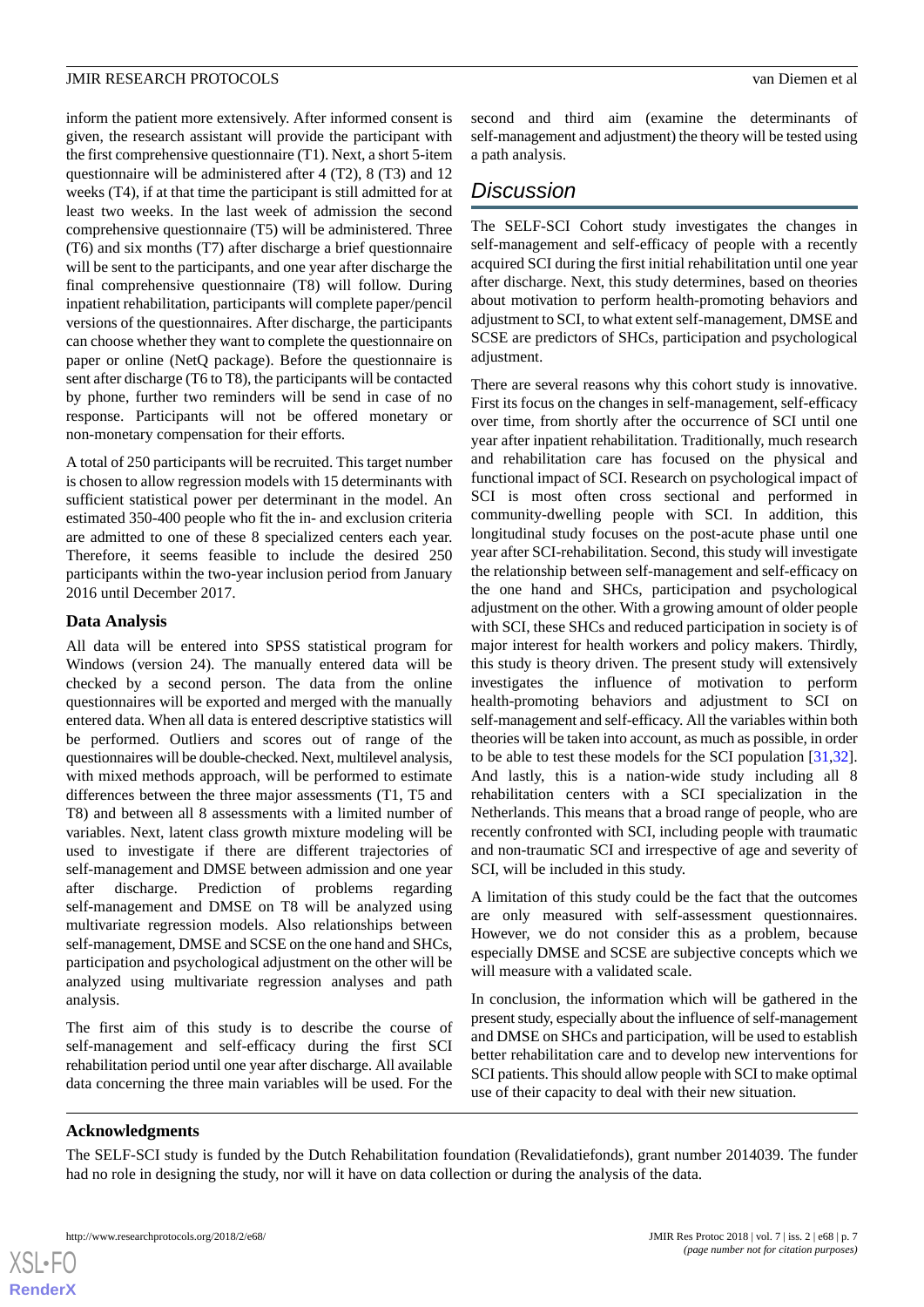The SELF-SCI group consists of: Rehabilitation center Adelante: Anke Verlouw and Hanneke Bouwsema; Rehabilitation center De Hoogstraat: Catja Dijkstra, Eline Scholten and Chantal Hillebrecht; Rehabilitation center Heliomare: Willemijn Faber, Joke Boerrigter and Carla van Benschop; Rehabilitation center Reade: Christof Smit and Floor van Lambalgen; Rijndam Rehabilitation: Dorien Spijkerman, Karin Postma and Esther Groenewegen; Rehabilitation center Het Roessingh: Govert Snoek and Iris Martens; Rehabilitation center Sint Maartenskliniek: Ilse van Nes and Tijn van Diemen; Rehabilitation center UMCG: Ellen Roels and Joke Sprik.

### **Authors' Contributions**

MP developed the idea and procured funding for the study. TvD and ES worked out the details of the study. All authors contributed to the design and the protocol of the study. All authors reviewed the manuscript and approved the final version.

### **Conflicts of Interest**

None declared.

#### <span id="page-7-0"></span>**References**

- <span id="page-7-2"></span><span id="page-7-1"></span>1. Chhabra H. editor. ISCoS text book on comprehensive management of spinal cord injuries. New Delhi: Wolters Kluwer; 2015.
- <span id="page-7-3"></span>2. van Asbeck FWA, editor. Textbook of spinal cord injury rehabilitation, 2ND ed. TBD: Houten; 2007.
- 3. Nijendijk JHB, Post MWM, van Asbeck FWA. Epidemiology of traumatic spinal cord injuries in The Netherlands in 2010. Spinal Cord 2014 Apr;52(4):258-263. [doi: [10.1038/sc.2013.180\]](http://dx.doi.org/10.1038/sc.2013.180) [Medline: [24445971\]](http://www.ncbi.nlm.nih.gov/entrez/query.fcgi?cmd=Retrieve&db=PubMed&list_uids=24445971&dopt=Abstract)
- 4. Guilcher SJT, Craven BC, Lemieux-Charles L, Casciaro T, McColl MA, Jaglal SB. Secondary health conditions and spinal cord injury: an uphill battle in the journey of care. Disabil Rehabil 2013 Jun;35(11):894-906 [[FREE Full text](http://europepmc.org/abstract/MED/23020250)] [doi: [10.3109/09638288.2012.721048\]](http://dx.doi.org/10.3109/09638288.2012.721048) [Medline: [23020250\]](http://www.ncbi.nlm.nih.gov/entrez/query.fcgi?cmd=Retrieve&db=PubMed&list_uids=23020250&dopt=Abstract)
- 5. Jensen MP, Truitt AR, Schomer KG, Yorkston KM, Baylor C, Molton IR. Frequency and age effects of secondary health conditions in individuals with spinal cord injury: a scoping review. Spinal Cord 2013 Dec;51(12):882-892. [doi: [10.1038/sc.2013.112](http://dx.doi.org/10.1038/sc.2013.112)] [Medline: [24126851\]](http://www.ncbi.nlm.nih.gov/entrez/query.fcgi?cmd=Retrieve&db=PubMed&list_uids=24126851&dopt=Abstract)
- <span id="page-7-4"></span>6. Jensen MP, Kuehn CM, Amtmann D, Cardenas DD. Symptom burden in persons with spinal cord injury. Arch Phys Med Rehabil 2007 May;88(5):638-645 [\[FREE Full text\]](http://europepmc.org/abstract/MED/17466734) [doi: [10.1016/j.apmr.2007.02.002](http://dx.doi.org/10.1016/j.apmr.2007.02.002)] [Medline: [17466734\]](http://www.ncbi.nlm.nih.gov/entrez/query.fcgi?cmd=Retrieve&db=PubMed&list_uids=17466734&dopt=Abstract)
- <span id="page-7-13"></span><span id="page-7-5"></span>7. Krahn GL, Suzuki R, Horner-Johnson W. Self-rated health in persons with spinal cord injury: relationship of secondary conditions, function and health status. Qual Life Res 2009 Jun;18(5):575-584. [doi: [10.1007/s11136-009-9477-z](http://dx.doi.org/10.1007/s11136-009-9477-z)] [Medline: [19381872](http://www.ncbi.nlm.nih.gov/entrez/query.fcgi?cmd=Retrieve&db=PubMed&list_uids=19381872&dopt=Abstract)]
- <span id="page-7-6"></span>8. Barclay L, McDonald R, Lentin P. Social and community participation following spinal cord injury: a critical review. Int J Rehabil Res 2015 Mar;38(1):1-19. [doi: [10.1111/1440-1630.12241](http://dx.doi.org/10.1111/1440-1630.12241)] [Medline: [26530379](http://www.ncbi.nlm.nih.gov/entrez/query.fcgi?cmd=Retrieve&db=PubMed&list_uids=26530379&dopt=Abstract)]
- <span id="page-7-7"></span>9. Post MWM, van Leeuwen CMC. Psychosocial issues in spinal cord injury: a review. Spinal Cord 2012 May;50(5):382-389. [doi: [10.1038/sc.2011.182\]](http://dx.doi.org/10.1038/sc.2011.182) [Medline: [22270190](http://www.ncbi.nlm.nih.gov/entrez/query.fcgi?cmd=Retrieve&db=PubMed&list_uids=22270190&dopt=Abstract)]
- <span id="page-7-8"></span>10. Kraft R, Dorstyn D. Psychosocial correlates of depression following spinal injury: A systematic review. J Spinal Cord Med 2015 Sep;38(5):571-583 [\[FREE Full text\]](http://europepmc.org/abstract/MED/25691222) [doi: [10.1179/2045772314Y.0000000295\]](http://dx.doi.org/10.1179/2045772314Y.0000000295) [Medline: [25691222\]](http://www.ncbi.nlm.nih.gov/entrez/query.fcgi?cmd=Retrieve&db=PubMed&list_uids=25691222&dopt=Abstract)
- <span id="page-7-9"></span>11. van Loo MA, Post MWM, Bloemen JHA, van Asbeck FWA. Care needs of persons with long-term spinal cord injury living at home in the Netherlands. Spinal Cord 2010 May;48(5):423-428. [doi: [10.1038/sc.2009.142](http://dx.doi.org/10.1038/sc.2009.142)] [Medline: [19884896\]](http://www.ncbi.nlm.nih.gov/entrez/query.fcgi?cmd=Retrieve&db=PubMed&list_uids=19884896&dopt=Abstract)
- <span id="page-7-10"></span>12. van Leeuwen CMC, Kraaijeveld S, Lindeman E, Post MWM. Associations between psychological factors and quality of life ratings in persons with spinal cord injury: a systematic review. Spinal Cord 2012 Mar;50(3):174-187. [doi: [10.1038/sc.2011.120](http://dx.doi.org/10.1038/sc.2011.120)] [Medline: [22042298\]](http://www.ncbi.nlm.nih.gov/entrez/query.fcgi?cmd=Retrieve&db=PubMed&list_uids=22042298&dopt=Abstract)
- <span id="page-7-11"></span>13. van Velzen VJM, van Leeuwen CMC, de Groot S, van der Woude LHV, Faber WXM, Post MW. Return to work five years after spinal cord injury inpatient rehabilitation: is it related to wheelchair capacity at discharge? J Rehabil Med 2012 Jan;44(1):73-79 [\[FREE Full text\]](https://www.medicaljournals.se/jrm/content/abstract/10.2340/16501977-0899) [doi: [10.2340/16501977-0899](http://dx.doi.org/10.2340/16501977-0899)] [Medline: [22124684](http://www.ncbi.nlm.nih.gov/entrez/query.fcgi?cmd=Retrieve&db=PubMed&list_uids=22124684&dopt=Abstract)]
- <span id="page-7-12"></span>14. Adriaansen JJE, Post MWM, de Groot S, van Asbeck FWA, Stolwijk-Swüste JM, Tepper M, et al. Secondary health conditions in persons with spinal cord injury: a longitudinal study from one to five years post-discharge. J Rehabil Med 2013 Nov;45(10):1016-1022 [[FREE Full text\]](https://www.medicaljournals.se/jrm/content/abstract/10.2340/16501977-1207) [doi: [10.2340/16501977-1207\]](http://dx.doi.org/10.2340/16501977-1207) [Medline: [24096367\]](http://www.ncbi.nlm.nih.gov/entrez/query.fcgi?cmd=Retrieve&db=PubMed&list_uids=24096367&dopt=Abstract)
- <span id="page-7-14"></span>15. Bloemen-Vrencken JHA, Post MWM, Hendriks JMS, de Reus ECE, de Witte LP. Health problems of persons with spinal cord injury living in the Netherlands. Disabil Rehabil 2005 Nov 30;27(22):1381-1389. [doi: [10.1080/09638280500164685](http://dx.doi.org/10.1080/09638280500164685)] [Medline: [16321920](http://www.ncbi.nlm.nih.gov/entrez/query.fcgi?cmd=Retrieve&db=PubMed&list_uids=16321920&dopt=Abstract)]
- 16. Post M, Heutink M. Employment and work satisfaction of people with spinal cord injury in the Netherlands in 2012. Utrecht: results of the Dutch part of the International Labour market Integration Assessment in Spinal cord injury study (ILIAS-NL); 2013.
- 17. New PW. Secondary conditions in a community sample of people with spinal cord damage. J Spinal Cord Med 2016 Nov;39(6):665-670 [[FREE Full text](http://europepmc.org/abstract/MED/26899984)] [doi: [10.1080/10790268.2016.1138600\]](http://dx.doi.org/10.1080/10790268.2016.1138600) [Medline: [26899984\]](http://www.ncbi.nlm.nih.gov/entrez/query.fcgi?cmd=Retrieve&db=PubMed&list_uids=26899984&dopt=Abstract)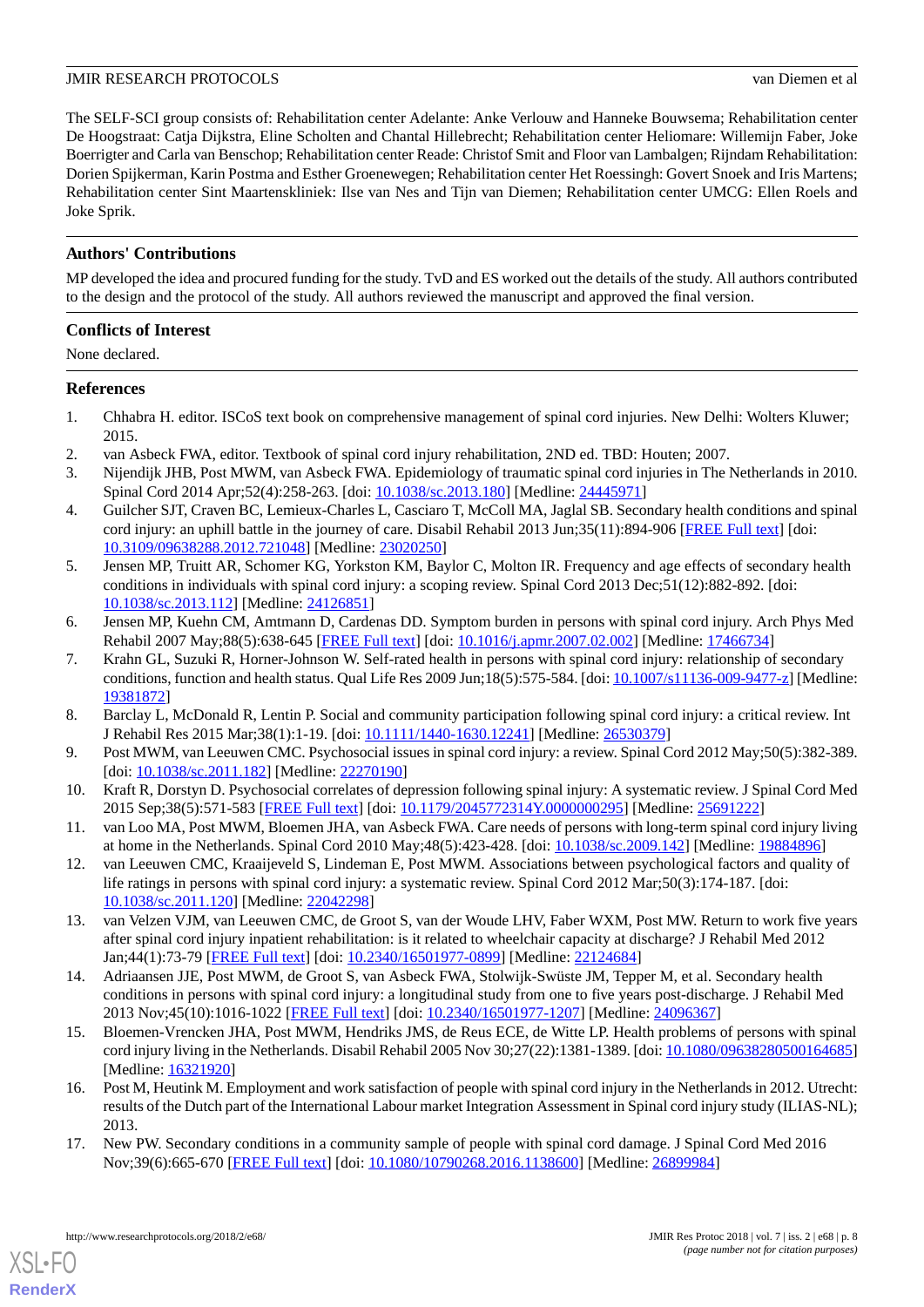- <span id="page-8-2"></span>18. Piatt JA, Nagata S, Zahl M, Li J, Rosenbluth JP. Problematic secondary health conditions among adults with spinal cord injury and its impact on social participation and daily life. J Spinal Cord Med 2016 Nov;39(6):693-698 [\[FREE Full text\]](http://europepmc.org/abstract/MED/26833021) [doi: [10.1080/10790268.2015.1123845](http://dx.doi.org/10.1080/10790268.2015.1123845)] [Medline: [26833021\]](http://www.ncbi.nlm.nih.gov/entrez/query.fcgi?cmd=Retrieve&db=PubMed&list_uids=26833021&dopt=Abstract)
- <span id="page-8-0"></span>19. Brinkhof MWG, Al-Khodairy A, Eriks-Hoogland I, Fekete C, Hinrichs T, Hund-Georgiadis M, SwiSCI Study Group. Health conditions in people with spinal cord injury: Contemporary evidence from a population-based community survey in Switzerland. J Rehabil Med 2016 Feb;48(2):197-209 [\[FREE Full text](https://www.medicaljournals.se/jrm/content/abstract/10.2340/16501977-2039)] [doi: [10.2340/16501977-2039\]](http://dx.doi.org/10.2340/16501977-2039) [Medline: [26931074\]](http://www.ncbi.nlm.nih.gov/entrez/query.fcgi?cmd=Retrieve&db=PubMed&list_uids=26931074&dopt=Abstract)
- <span id="page-8-3"></span><span id="page-8-1"></span>20. Wagner EH, Austin BT, Davis C, Hindmarsh M, Schaefer J, Bonomi A. Improving chronic illness care: translating evidence into action. Health Aff (Millwood) 2001;20(6):64-78 [\[FREE Full text](http://content.healthaffairs.org/cgi/pmidlookup?view=long&pmid=11816692)] [Medline: [11816692](http://www.ncbi.nlm.nih.gov/entrez/query.fcgi?cmd=Retrieve&db=PubMed&list_uids=11816692&dopt=Abstract)]
- <span id="page-8-4"></span>21. Jedeloo S, Leenders J. CareBasics: self-management. Amsterdam: Boom Lemma; 2013.
- <span id="page-8-5"></span>22. Pang MYC, Eng JJ, Lin K, Tang P, Hung C, Wang Y. Association of depression and pain interference with disease-management self-efficacy in community-dwelling individuals with spinal cord injury. J Rehabil Med 2009 Nov;41(13):1068-1073 [[FREE Full text](https://www.medicaljournals.se/jrm/content/abstract/10.2340/16501977-0455)] [doi: [10.2340/16501977-0455](http://dx.doi.org/10.2340/16501977-0455)] [Medline: [19894003\]](http://www.ncbi.nlm.nih.gov/entrez/query.fcgi?cmd=Retrieve&db=PubMed&list_uids=19894003&dopt=Abstract)
- <span id="page-8-6"></span>23. van Diemen DT, Crul T, van Nes I, SELF-SCI Group, Geertzen JH, Post MW. Associations Between Self-Efficacy and Secondary Health Conditions in People Living With Spinal Cord Injury: A Systematic Review and Meta-Analysis. Arch Phys Med Rehabil 2017 Dec;98(12):2566-2577. [doi: [10.1016/j.apmr.2017.03.024](http://dx.doi.org/10.1016/j.apmr.2017.03.024)] [Medline: [28455193](http://www.ncbi.nlm.nih.gov/entrez/query.fcgi?cmd=Retrieve&db=PubMed&list_uids=28455193&dopt=Abstract)]
- <span id="page-8-8"></span><span id="page-8-7"></span>24. Bandura A, Adams NE, Beyer J. Cognitive processes mediating behavioral change. J Pers Soc Psychol 1977 Mar; 35(3): 125-139. [Medline: [15093\]](http://www.ncbi.nlm.nih.gov/entrez/query.fcgi?cmd=Retrieve&db=PubMed&list_uids=15093&dopt=Abstract)
- 25. Ajzen I. The theory of planned behavior. Orgnizational Behav Hum Decis Process 1991;50:179-211. [Medline: [21388605](http://www.ncbi.nlm.nih.gov/entrez/query.fcgi?cmd=Retrieve&db=PubMed&list_uids=21388605&dopt=Abstract)]
- <span id="page-8-9"></span>26. Middleton J, Craig A. Psychological challenges in treating persons with spinal cord injury. In: Craig A, Tran Y. editors. Psychological Aspects Associated with Spinal Cord Injury Rehabilitation; New Directions and Best Evidence. New York: Nova Science Publishers, Inc; 2008:978-916.
- <span id="page-8-11"></span><span id="page-8-10"></span>27. Bandura A. Self-efficacy: toward a unifying theory of behavioral change. Psychol Rev 1977 Mar;84(2):191-215. [Medline: [847061](http://www.ncbi.nlm.nih.gov/entrez/query.fcgi?cmd=Retrieve&db=PubMed&list_uids=847061&dopt=Abstract)]
- 28. Peter C, Müller R, Cieza A, Geyh S. Psychological resources in spinal cord injury: a systematic literature review. Spinal Cord 2012 Mar;50(3):188-201. [doi: [10.1038/sc.2011.125\]](http://dx.doi.org/10.1038/sc.2011.125) [Medline: [22124343](http://www.ncbi.nlm.nih.gov/entrez/query.fcgi?cmd=Retrieve&db=PubMed&list_uids=22124343&dopt=Abstract)]
- <span id="page-8-13"></span><span id="page-8-12"></span>29. Craig A, Nicholson PK, Guest R, Tran Y, Middleton J. Adjustment following chronic spinal cord injury: Determining factors that contribute to social participation. Br J Health Psychol 2015 Nov;20(4):807-823. [doi: [10.1111/bjhp.12143](http://dx.doi.org/10.1111/bjhp.12143)] [Medline: [26037456](http://www.ncbi.nlm.nih.gov/entrez/query.fcgi?cmd=Retrieve&db=PubMed&list_uids=26037456&dopt=Abstract)]
- 30. van Leeuwen C, Edelaar-peeters Y, Peter C, Stiggelbout A, Post M. Psychological factors and mental health in persons with spinal cord injury: an exploration of change or stability. J Rehabil Med 2015;47(6):531-537. [Medline: [25958819\]](http://www.ncbi.nlm.nih.gov/entrez/query.fcgi?cmd=Retrieve&db=PubMed&list_uids=25958819&dopt=Abstract)
- <span id="page-8-15"></span><span id="page-8-14"></span>31. Craig A, Tran Y, Siddall P, Wijesuriya N, Lovas J, Bartrop R. Developing a model of associations between chronic pain, depressive mood, chronic fatigue, and self-efficacy in people with spinal cord injury. J Pain ? 2013;14(9):911-920. [Medline: [23707693](http://www.ncbi.nlm.nih.gov/entrez/query.fcgi?cmd=Retrieve&db=PubMed&list_uids=23707693&dopt=Abstract)]
- <span id="page-8-16"></span>32. Peter C, Müller R, Post M, van Leeuwen C, Werner C, Geyh S. Depression in spinal cord injury: assessing the role of psychological resources. Rehabil Psychol 2015;60(1):67-80.
- <span id="page-8-17"></span>33. Bosscher R, Smit J. Confirmatory factor analysis of the General Self-Efficacy Scale. Behav Res Ther 1998;36:339-343. [Medline: [9642852\]](http://www.ncbi.nlm.nih.gov/entrez/query.fcgi?cmd=Retrieve&db=PubMed&list_uids=9642852&dopt=Abstract)
- <span id="page-8-18"></span>34. Amtmann D, Bamer A, Cook K, Askew R, Noonan V, Brockway J. University of Washington Self-Efficacy Scale: a new self-efficacy scale for people with disabilities. Arch Phys Med Rehabil 2012 Oct;93(10):1757-1765. [Medline: [22575393](http://www.ncbi.nlm.nih.gov/entrez/query.fcgi?cmd=Retrieve&db=PubMed&list_uids=22575393&dopt=Abstract)]
- <span id="page-8-19"></span>35. Bloemen-Vrencken J, de Witte L, Post M, van den Heuvel W. Health behaviour of persons with spinal cord injury. Spinal Cord 2007 Mar 12;45(3):243-249. [Medline: [16969357](http://www.ncbi.nlm.nih.gov/entrez/query.fcgi?cmd=Retrieve&db=PubMed&list_uids=16969357&dopt=Abstract)]
- <span id="page-8-20"></span>36. Lorig K, Stewart A, Ritter P, Gonzalez V, Laurent D, Lynch J. Outcome measures for health education and other health care interventions. California: Sage Publications, Inc; 1996.
- <span id="page-8-22"></span><span id="page-8-21"></span>37. Cijsouw A, Adriaansen J, Tepper M, Dijksta C, van Linden S, van der Woude L. Associations between disability-management self-efficacy, participation and life satisfaction in people with long-standing spinal cord injury. Spinal Cord 2016 Apr:1-5. [Medline: [27241451](http://www.ncbi.nlm.nih.gov/entrez/query.fcgi?cmd=Retrieve&db=PubMed&list_uids=27241451&dopt=Abstract)]
- <span id="page-8-23"></span>38. Zigmond AS, Snaith RP. The hospital anxiety and depression scale. Acta Psychiatr Scand 1983 Jun;67(6):361-370. [Medline: [6880820\]](http://www.ncbi.nlm.nih.gov/entrez/query.fcgi?cmd=Retrieve&db=PubMed&list_uids=6880820&dopt=Abstract)
- <span id="page-8-24"></span>39. Hallin P, Sullivan M, Kreuter M. Spinal cord injury and quality of life measures: a review of instrument psychometric quality. Spinal Cord 2000 Sep;38(9):509-523. [Medline: [11035471](http://www.ncbi.nlm.nih.gov/entrez/query.fcgi?cmd=Retrieve&db=PubMed&list_uids=11035471&dopt=Abstract)]
- 40. Evers A, Kraaimaat F, van Lankveld W, Jongen P, Jacobs J, Bijlsma J. Beyond unfavorable thinking: the illness cognition questionnaire for chronic diseases. J Consult Clin Psychol 2001 Dec;69(6):1026-1036. [Medline: [11777106](http://www.ncbi.nlm.nih.gov/entrez/query.fcgi?cmd=Retrieve&db=PubMed&list_uids=11777106&dopt=Abstract)]
- 41. van Diemen T, van Lankveld W, van Leeuwen C, Post M, van Nes I. Multidimensional fatigue during rehabilitation in persons with recently acquired spinal cord injury. J Rehabil Med 2016 Jan;48(1):27-32 [\[FREE Full text\]](https://www.medicaljournals.se/jrm/content/abstract/10.2340/16501977-2018) [doi: [10.2340/16501977-2018](http://dx.doi.org/10.2340/16501977-2018)] [Medline: [26449895\]](http://www.ncbi.nlm.nih.gov/entrez/query.fcgi?cmd=Retrieve&db=PubMed&list_uids=26449895&dopt=Abstract)
- 42. van Leeuwen C, Post M, van Asbeck F, Bongers-Janssen H, van der Woude L, de Groot S, et al. Life satisfaction in people with spinal cord injury during the first five years after discharge from inpatient rehabilitation. Disabil Rehabil 2012;34(1):76-83. [doi: [10.3109/09638288.2011.587089\]](http://dx.doi.org/10.3109/09638288.2011.587089) [Medline: [21870935\]](http://www.ncbi.nlm.nih.gov/entrez/query.fcgi?cmd=Retrieve&db=PubMed&list_uids=21870935&dopt=Abstract)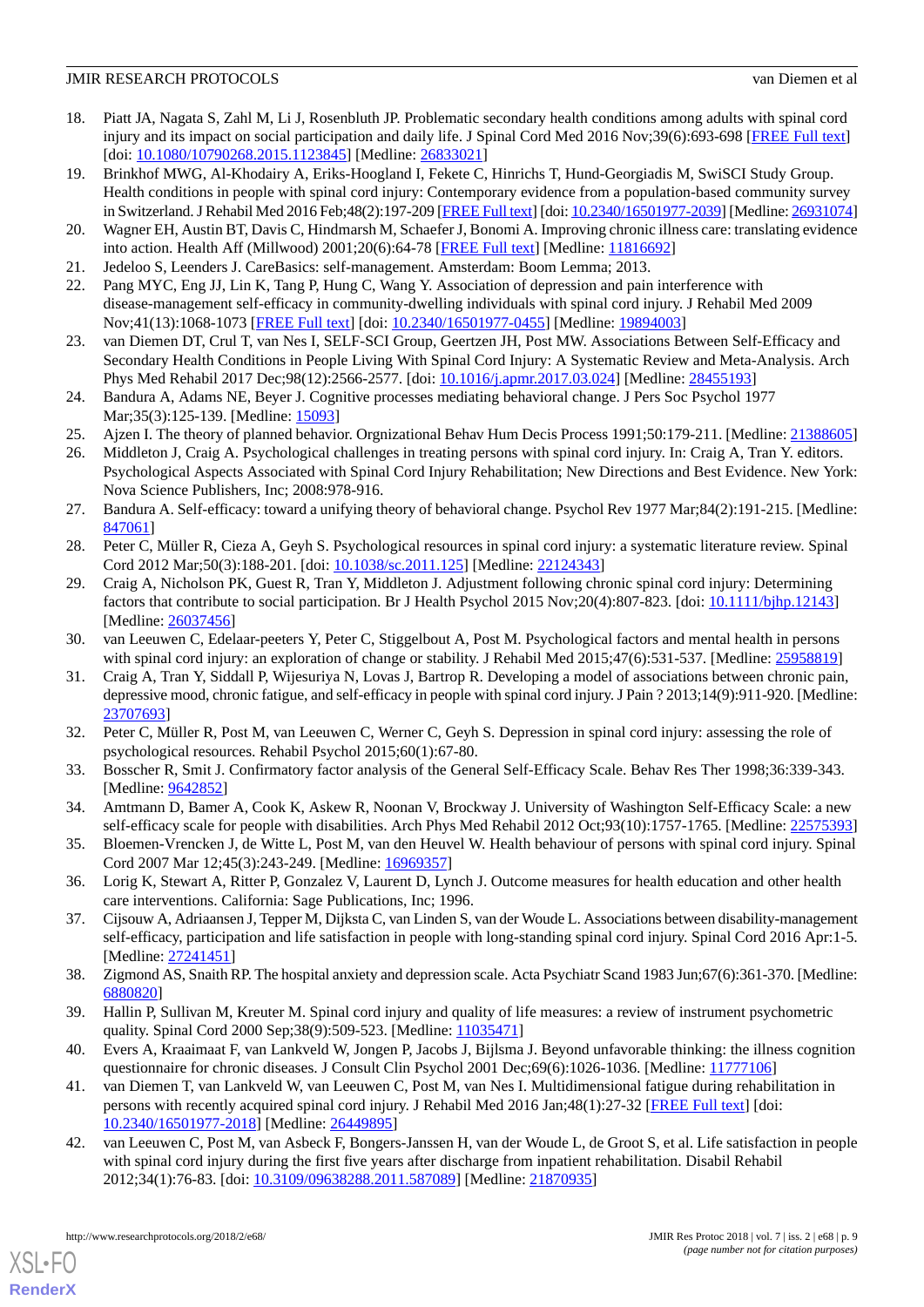- <span id="page-9-0"></span>43. Post M, van Leeuwen C, van Koppenhagen C, de Groot S. Validity of the Life Satisfaction questions, the Life Satisfaction Questionnaire, and the Satisfaction With Life Scale in persons with spinal cord injury. Arch Phys Med Rehabil 2012 Oct;93(10):1832-1837. [doi: [10.1016/j.apmr.2012.03.025\]](http://dx.doi.org/10.1016/j.apmr.2012.03.025) [Medline: [22484088\]](http://www.ncbi.nlm.nih.gov/entrez/query.fcgi?cmd=Retrieve&db=PubMed&list_uids=22484088&dopt=Abstract)
- <span id="page-9-1"></span>44. van der Zee C, Kap A, Rambaran Mishre R, Schouten E, Post M. Responsiveness of four participation measures to changes during and after outpatient rehabilitation. J Rehabil Med 2011 Nov;43(11):1003-1009 [[FREE Full text\]](https://www.medicaljournals.se/jrm/content/abstract/10.2340/16501977-0879) [doi: [10.2340/16501977-0879](http://dx.doi.org/10.2340/16501977-0879)] [Medline: [22031346\]](http://www.ncbi.nlm.nih.gov/entrez/query.fcgi?cmd=Retrieve&db=PubMed&list_uids=22031346&dopt=Abstract)
- <span id="page-9-2"></span>45. van der Zee C, Priesterbach A, van der Dussen L, Kap A, Schepers V, Visser-Meily J, et al. Reproducibility of three self-report participation measures: The ICF Measure of Participation and Activities Screener, the Participation Scale, and the Utrecht Scale for Evaluation of Rehabilitation-Participation. J Rehabil Med 2010 Sep;42(8):752-757 [\[FREE Full text](https://www.medicaljournals.se/jrm/content/abstract/10.2340/16501977-0589)] [doi: [10.2340/16501977-0589](http://dx.doi.org/10.2340/16501977-0589)] [Medline: [20809057](http://www.ncbi.nlm.nih.gov/entrez/query.fcgi?cmd=Retrieve&db=PubMed&list_uids=20809057&dopt=Abstract)]
- <span id="page-9-4"></span><span id="page-9-3"></span>46. Blömer A, van Mierlo M, Visser-Meily J, van Heugten C, Post M. Does the frequency of participation change after stroke and is this change associated with the subjective experience of participation? Arch Phys Med Rehabil 2015 Mar;96(3):456-463. [doi: [10.1016/j.apmr.2014.09.003](http://dx.doi.org/10.1016/j.apmr.2014.09.003)] [Medline: [25264108\]](http://www.ncbi.nlm.nih.gov/entrez/query.fcgi?cmd=Retrieve&db=PubMed&list_uids=25264108&dopt=Abstract)
- <span id="page-9-5"></span>47. Whiteneck G, Charlifue S, Gerhart K, Overholser J, Richardson G. Quantifying handicap: a new measure of long term rehabilitation outcomes. Arch Phys Med Rehabil 1992 Jun;73:519-525. [Medline: [1622299\]](http://www.ncbi.nlm.nih.gov/entrez/query.fcgi?cmd=Retrieve&db=PubMed&list_uids=1622299&dopt=Abstract)
- <span id="page-9-6"></span>48. Saunders L, Krause J. Behavioral factors related to fatigue among persons with spinal cord injury. Arch Phys Med Rehabil 2012 Feb;93(2):313-318 [\[FREE Full text\]](http://europepmc.org/abstract/MED/22289243) [doi: [10.1016/j.apmr.2011.09.001](http://dx.doi.org/10.1016/j.apmr.2011.09.001)] [Medline: [22289243\]](http://www.ncbi.nlm.nih.gov/entrez/query.fcgi?cmd=Retrieve&db=PubMed&list_uids=22289243&dopt=Abstract)
- <span id="page-9-7"></span>49. American Spinal Injury Association. ASIA learning center Internet URL: <http://asia-spinalinjury.org/learning/> [accessed] 2017-07-07] [\[WebCite Cache ID 6rm1LSHWk\]](http://www.webcitation.org/

                                6rm1LSHWk)
- <span id="page-9-8"></span>50. Post M, van de Port I, Kap B, Berdenis van Berlekom S. Development and validation of the Utrecht Scale for Evaluation of Clinical Rehabilitation (USER). Clin Rehabil 2009 Oct;23(10):909-917. [doi: [10.1177/0269215509341524](http://dx.doi.org/10.1177/0269215509341524)] [Medline: [19717505](http://www.ncbi.nlm.nih.gov/entrez/query.fcgi?cmd=Retrieve&db=PubMed&list_uids=19717505&dopt=Abstract)]
- <span id="page-9-10"></span><span id="page-9-9"></span>51. Kalpakjian C, Scelza W, Forchheimer M, Toussaint L. Preliminary reliability and validity of a Spinal Cord Injury Secondary Conditions Scale. J Spinal Cord Med 2007;30(2):131-139 [[FREE Full text](http://europepmc.org/abstract/MED/17591225)] [Medline: [17591225\]](http://www.ncbi.nlm.nih.gov/entrez/query.fcgi?cmd=Retrieve&db=PubMed&list_uids=17591225&dopt=Abstract)
- <span id="page-9-11"></span>52. Ferguson E, Matthews G, Cox T. The Appraisal of Life Events (ALE) scale: reliability and validity. Br J Health Psychol 1999;4(2):97-116.
- <span id="page-9-12"></span>53. Smith B, Dalen J, Wiggins K, Tooley E, Christopher P, Bernard J. The brief resilience scale: assessing the ability to bounce back. Int J Behav Med 2008;15(3):194-200. [doi: [10.1080/10705500802222972](http://dx.doi.org/10.1080/10705500802222972)] [Medline: [18696313](http://www.ncbi.nlm.nih.gov/entrez/query.fcgi?cmd=Retrieve&db=PubMed&list_uids=18696313&dopt=Abstract)]
- <span id="page-9-13"></span>54. Kilic S, Dorstyn D, Guiver N. Examining factors that contribute to the process of resilience following spinal cord injury. Spinal Cord 2013 Jul;51(7):553-557. [doi: [10.1038/sc.2013.25\]](http://dx.doi.org/10.1038/sc.2013.25) [Medline: [23689391\]](http://www.ncbi.nlm.nih.gov/entrez/query.fcgi?cmd=Retrieve&db=PubMed&list_uids=23689391&dopt=Abstract)
- <span id="page-9-14"></span>55. De Carvalho C, Andrade M, Tavares M, De Freitas J. Spinal cord injury and psychological response. Gen Hosp Psychiatry 1998 Nov;20(6):353-359. [Medline: [9854647\]](http://www.ncbi.nlm.nih.gov/entrez/query.fcgi?cmd=Retrieve&db=PubMed&list_uids=9854647&dopt=Abstract)
- <span id="page-9-15"></span>56. Crumbaugh J, Maholick L. An experimental study in existentialism: the psychometric approach to Frankl's concept of noogenic neurosis. J Clin Psychol 1964;20:200-207. [Medline: [14138376](http://www.ncbi.nlm.nih.gov/entrez/query.fcgi?cmd=Retrieve&db=PubMed&list_uids=14138376&dopt=Abstract)]
- <span id="page-9-16"></span>57. van Mierlo M, van Heugten C, Post M, de Kort P, Visser-Meily J. Psychological factors determine depressive symptomatology after stroke. Arch Phys Med Rehabil 2015 Jun;96(6):1064-1070. [doi: [10.1016/j.apmr.2015.01.022\]](http://dx.doi.org/10.1016/j.apmr.2015.01.022) [Medline: [25681672](http://www.ncbi.nlm.nih.gov/entrez/query.fcgi?cmd=Retrieve&db=PubMed&list_uids=25681672&dopt=Abstract)]
- <span id="page-9-17"></span>58. Turner H, Bryant-Waugh R, Peveler R, Bucks R. A psychometric evaluation of an English version of the Utrecht Coping List. Eur Eat Disord Rev 2012 Jul;20(4):339-342. [doi: [10.1002/erv.2173\]](http://dx.doi.org/10.1002/erv.2173) [Medline: [22419565\]](http://www.ncbi.nlm.nih.gov/entrez/query.fcgi?cmd=Retrieve&db=PubMed&list_uids=22419565&dopt=Abstract)
- <span id="page-9-18"></span>59. Tielemans N, Visser-Meily J, Schepers V, Post M, van Heugten C. Proactive coping poststroke: psychometric properties of the Utrecht Proactive Coping Competence Scale. Arch Phys Med Rehabil 2014 Apr;95(4):670-675. [doi: [10.1016/j.apmr.2013.11.010\]](http://dx.doi.org/10.1016/j.apmr.2013.11.010) [Medline: [24309070](http://www.ncbi.nlm.nih.gov/entrez/query.fcgi?cmd=Retrieve&db=PubMed&list_uids=24309070&dopt=Abstract)]
- <span id="page-9-19"></span>60. van Sonderen E. Measuring social support with the Social Support List-Interactions (SSL-I) and Social Support List-Discrepancies (SSI-D): a manual. Groningen: Noordelijk Centrum voor Gezondheidsvraagstukken; 2012.
- 61. van Leeuwen C, Post M, van Asbeck F, van der Woude L, de Groot S, Lindeman E. Social support and life satisfaction in spinal cord injury during and up to one year after inpatient rehabilitation. J Rehabil Med 2010 Mar;42(3):265-271 [[FREE](https://www.medicaljournals.se/jrm/content/abstract/10.2340/16501977-0502) [Full text\]](https://www.medicaljournals.se/jrm/content/abstract/10.2340/16501977-0502) [doi: [10.2340/16501977-0502\]](http://dx.doi.org/10.2340/16501977-0502) [Medline: [20411223\]](http://www.ncbi.nlm.nih.gov/entrez/query.fcgi?cmd=Retrieve&db=PubMed&list_uids=20411223&dopt=Abstract)
- 62. Glasgow R, Wagner E, Schaefer J, Mahoney L, Reid R, Greene S. Development and validation of the Patient Assessment of Chronic Illness Care (PACIC). Med Care 2005 May;43(5):436-444. [Medline: [15838407](http://www.ncbi.nlm.nih.gov/entrez/query.fcgi?cmd=Retrieve&db=PubMed&list_uids=15838407&dopt=Abstract)]

#### **Abbreviations**

[XSL](http://www.w3.org/Style/XSL)•FO **[RenderX](http://www.renderx.com/)**

**DMSE:** disability management self-efficacy **GSE:** general self-efficacy **NRS:** numeric rating scale **QoL:** quality of life **SCH:** secondary health condition **SCI:** spinal cord injury **SCIAM:** spinal cord injury adjustment model **SCSE:** self-care self-efficacy